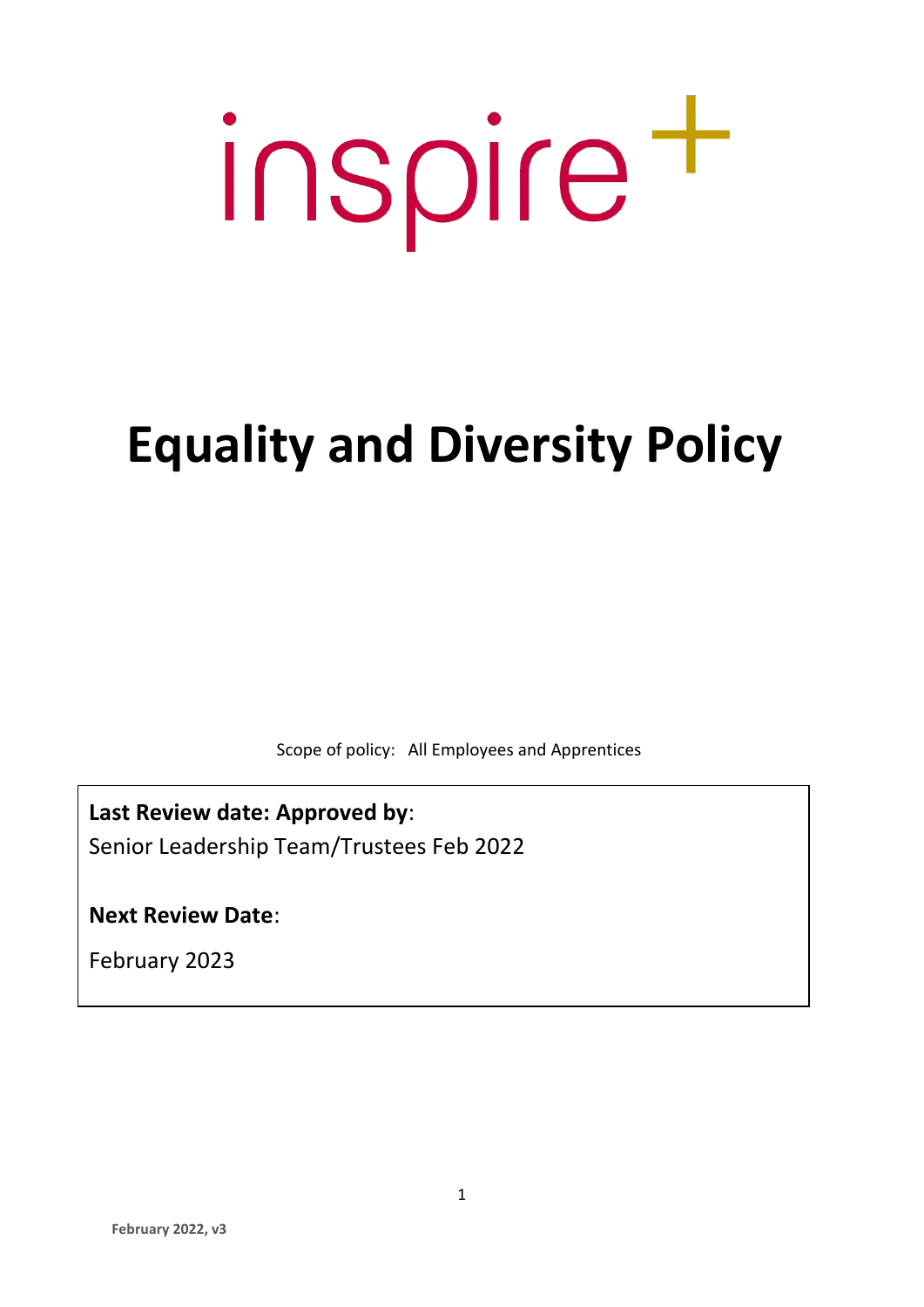# **1. Our aim**

In carrying out its functions as a charity, inspire+ is committed to promoting equality of opportunity for all, and to ensure that no individual is discriminated against in the planning and delivery of any of our activities. We therefore aim to ensure that the values of equality, diversity, and respect for all are embedded into everything that we do.

## **2. About our policy**

This policy is intended to demonstrate the commitment of inspire+ to eliminating discrimination and encouraging and valuing diversity among staff, apprentices, volunteers, partners, suppliers, users of our services and trustees.

We recognise our responsibilities under the Equality Act 2010, and are committed to meeting them in full. We believe in a culture that embraces equality and values diversity will help us to ensure that everyone feels involved and included in our plans, programmes and activities.

We aim to create an environment which respects and welcomes everyone, and in which no form of bullying, harassment, disrespectful or discriminatory behaviour is tolerated by anyone towards anyone. This particularly applies in relation to the 'protected characteristics' named in the Equality Act 2010:

Age, disability, gender reassignment, income, marriage or civil partnership status, pregnancy and maternity, race, religion or belief, sex and sexual orientation, (see below for explanations).

As an organisation which delivers services for public authorities, the Charity is aware of the requirements of the Public Sector Equality Duty and is guided by its three 'aims'.

## **3. Our responsibilities**

Inspire+ understands that for equality to be achieved this policy needs to be made understandable to, promoted to, and embraced by staff, apprentices, volunteers, suppliers, partners, residents, users of our services and trustees.

The policy is fully supported and welcomed by all employees and has been agreed by our Board of Trustees and reviewed annually.

All staff, apprentices, volunteers, suppliers, partners and trustees have a responsibility to ensure that their own language and actions are consistent with the spirit as well as the contents of this policy.

Overall responsibility for the implementation of this policy lies with Inspire+ Chief Executive **Officer**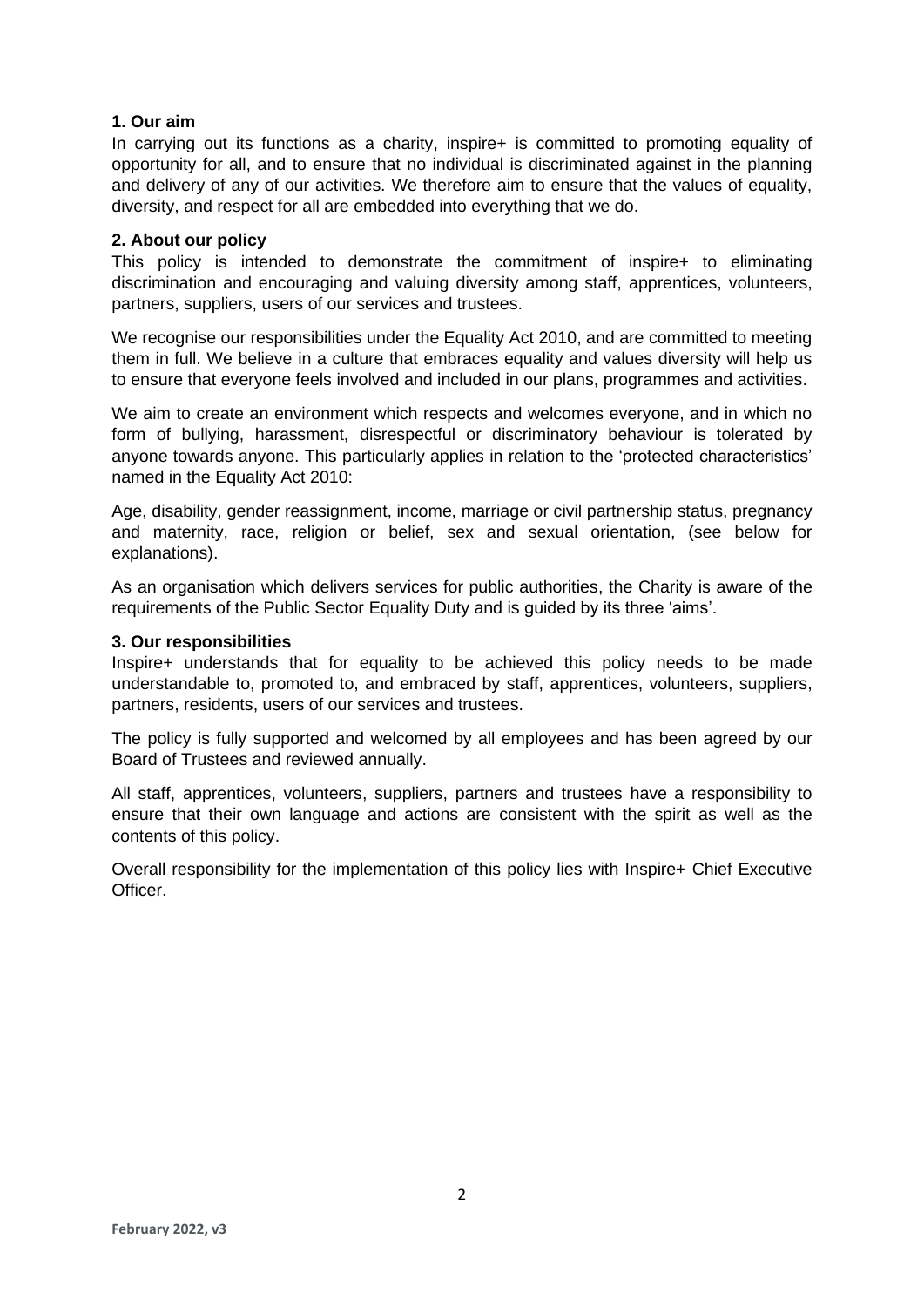# **4. Our commitments**

Inspire+ recognises that an Equality and Diversity Policy alone is not enough to ensure that equality and diversity are central to everything that we do.

We will seek to create an environment in which diversity and the contributions of all staff, volunteers, suppliers, partners, users of our services and trustees are recognised and valued in all that we do.

In introducing this policy, we recognise that many people are unfamiliar with the ways in which discrimination and disadvantage affect people's health, well-being and quality of life. We will therefore support people to develop equalities awareness and understanding.

To ensure that we are meeting the aims and the spirit of this policy the Charity will:

- Discuss and review how well we are implementing this policy, and (adjust our practices/develop an action plan) where necessary
- Assess any significant new or revised policies and procedures for their impact on equality
- Embed equality and diversity into our development and improvement plans to promote and ensure engagement towards the policy.
- Ensure our employment practices and procedures are consistent with the aims of this policy by conducting training on equality and diversity issues and how to implement the policy.
- Ensure that the charity has in place a BAME independent complaints officer to ensure that any complaints are swiftly investigated and dealt with according to the Inspire+ code of conduct policy.

# **5.Creating, maintaining, and promoting a culture of Equality and Diversity at Inspire+**

# **5.1 Employees**

All members of staff will be expected to have a good understanding of the Equality and Diversity Policy and will be linked to their appraisal process. During staff induction training this will be shared and staff members will be ask to complete Equality and Diversity CPD training as stated within the Inspire+ CPD policy. Staff will be asked to complete this once every two years. Through continual professional development three times a year this will be revisited regularly.

Regular training will be provided through the appraisal process and include courses such as Unconscious bias in Sport provided by UK Coaching. Visual notice boards in common areas, regular training and will promote Equality and Diversity policy. Training needs will be updated through the charities and employees professional development logs and reflections as outlined within the charities CPD and Training policy.

# **5.2 Apprentices**

Apprentices will receive training during a 2-week induction which will include sessions and activities about equality and diversity. Apprentices will take part in termly sessions focussed on personal development which will include quality and diversity training. This is to ensure that the training is not only delivered at the beginning of their apprenticeships but throughout. During this training the following policy will be revisited and discussed as well as other training focussing on Equality and Diversity.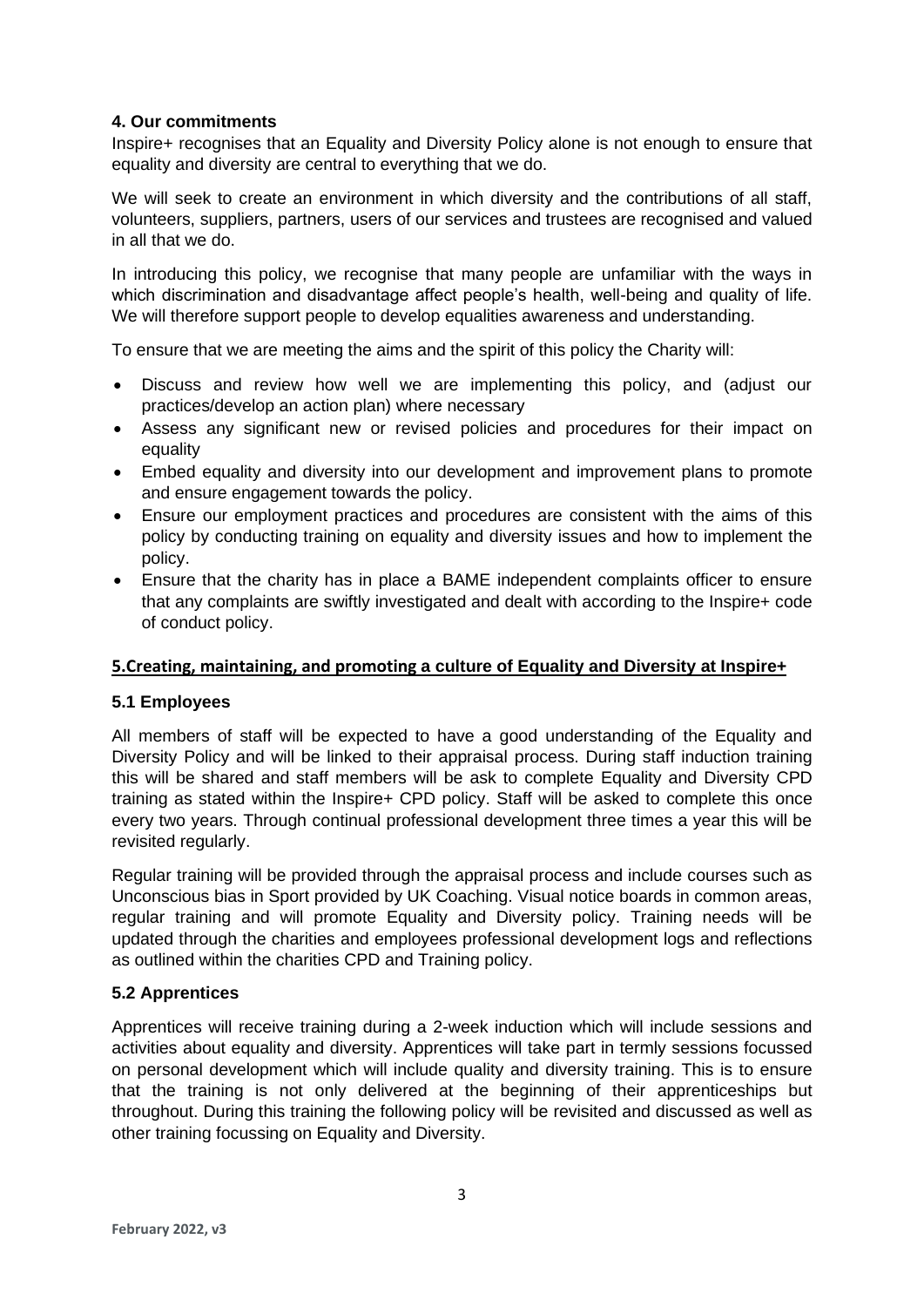# **6. Working with employers, contractors, suppliers and partners**

It is important to us that employers, suppliers, contractors and any other individual or organisation working with or on behalf of Inspire+ are aware of and agree to comply with our equality and diversity policy while that work is underway. When working with these groups this policy will be referred to and considered. The Charity may withdraw and cease operating with employers, contractors, supplies and partners who do not adhere to our high equality and diversity standards. In addition, we are committed to:

- using accessible venues for events and meetings;
- using plain English, and offering accessible communications, for example, emails, letters, reports and publicity materials as far as it is within our means to do so.

# **7. Recruitment**

Inspire+ recognises the importance of safe and effective recruitment procedures to ensure that employees and apprentices are assessed upon application. The charity will provide at least one safer recruitment trained senior leader when recruiting staff and apprentices. Details of this can be found within the recruitment policy. This policy will be considered and referred to during recruitment and probation periods as well as integrating into appraisal cycles.

## **8. Equality Act 2010 – Explanation of the Protected Characteristics**

**Age:** An age group includes people of the same age and people of a particular range of ages. Where people fall in the same age group they share the protected characteristic of age.

**Disability:** A person has a disability if they have a physical or mental impairment, and the impairment as a substantial and long-term adverse effect on their ability to carry out normal day-to-day activities.

This section replaces similar provisions in the Disability Discrimination Act 1995 and provisions in secondary legislation made under that Act.

**Gender reassignment:** A person has the protected characteristic of gender reassignment if the person is proposing to undergo, is undergoing or has undergone a process (or part of a process) for the purpose of reassigning the person's sex by changing physiological or other attributes of sex.

**Marriage and civil partnership:** A person has the protected characteristic of marriage and civil partnership if the person is married or is a civil partner.

- A person who is engaged to be married is not married and therefore does not have this protected characteristic.
- A divorcee or a person whose civil partnership has been dissolved is not married or in a civil partnership and therefore does not have this protected characteristic.

#### **Race:** Race is defined as

- Colour: e.g. includes being black or white.
- Nationality: e.g. includes being a British, Australian or Swiss citizen.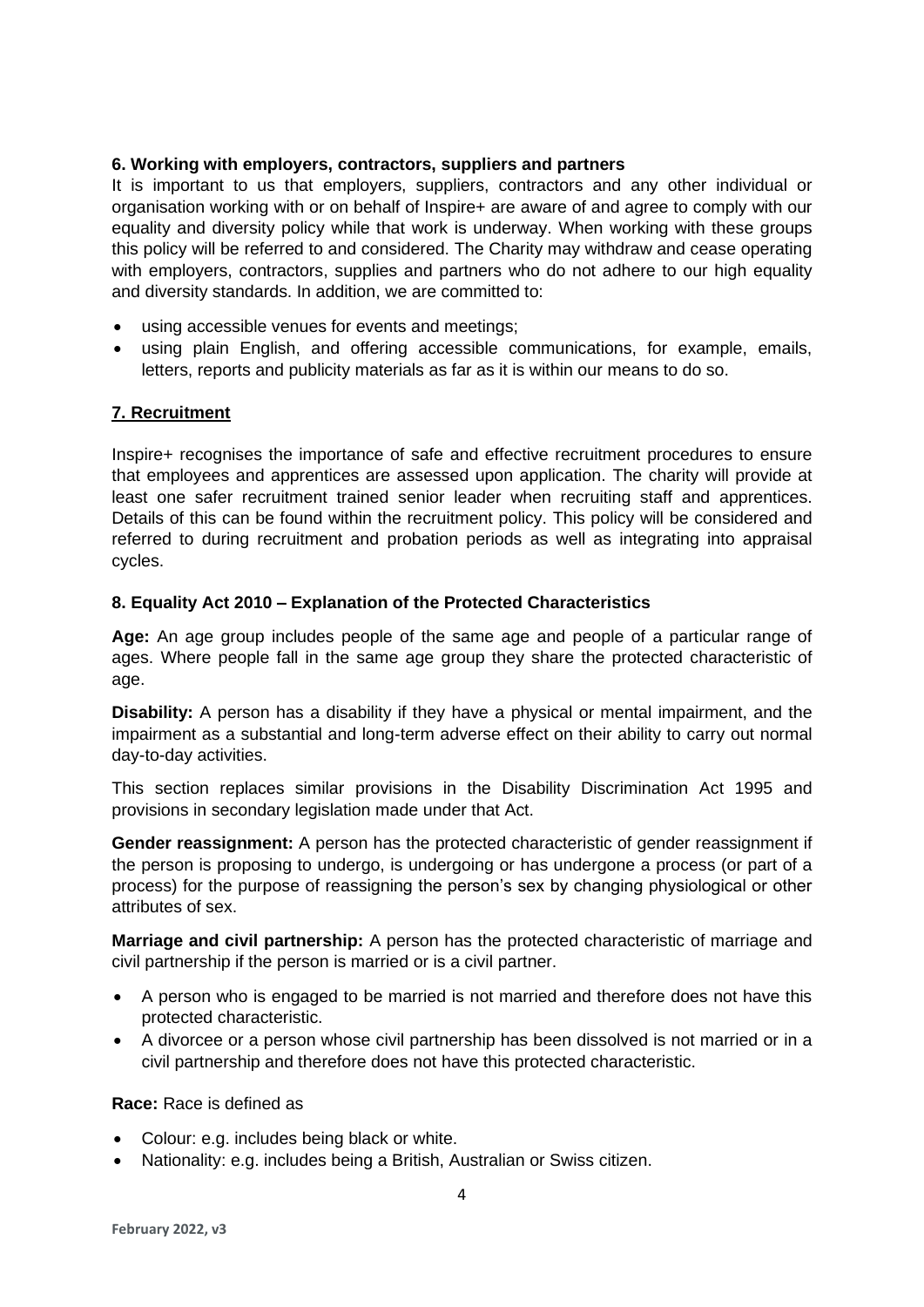• Ethnic or national origins: e.g. include being from a Roma background or of Chinese heritage. A racial group could be "black Britons" which would encompass those people who are both black and British citizens.

This section replaces similar provisions in the Race Relations Act 1976. However, the power to add caste to the definition of race is a new provision.

**Religion or belief:** Religion means any religion and a reference to religion includes a reference to a lack of religion.

- A religion must have a clear structure and belief system. Denominations or sects within a religion can be considered to be a religion or belief, such as Protestants and Catholics within Christianity.
- A belief means any religious or philosophical belief and a reference to belief includes a reference to a lack of belief. A "philosophical belief" must
	- Be genuinely held;
	- Be a belief and not an opinion or viewpoint based on the present state of information available;
	- Be a weighty and substantial aspect of human life and behaviour;
	- Attain a certain level of cogency, seriousness, cohesion and importance;
	- Be worthy of respect in a democratic society, compatible with human dignity and not conflict with the fundamental rights of others.

Any cult involved in illegal activities is not covered. Beliefs such as humanism and atheism would be covered.

This section replaces similar provisions in the Employment Equality (Religion or Belief) Regulations 2003 and the Equality Act 2006.

#### **Sex:**

- a reference to a person who has a particular protected characteristic is a reference to a man or to a woman;
- a reference to persons who share a protected characteristic is a reference to persons of the same sex.

Sexual orientation: is a person's sexual orientation towards:

- people of the same sex as him or her (in other words the person is a gay man or a lesbian)
- people of the opposite sex from him or her (the person is heterosexual)
- people of both sexes (the person is bisexual).

The definition is designed to replicate the effect of similar provisions in the Employment Equality (Sexual Orientation) Regulations 2003 and the Equality Act 2006.

Source: Equality Act 2010 and Explanatory Notes to the Equality Act 2010